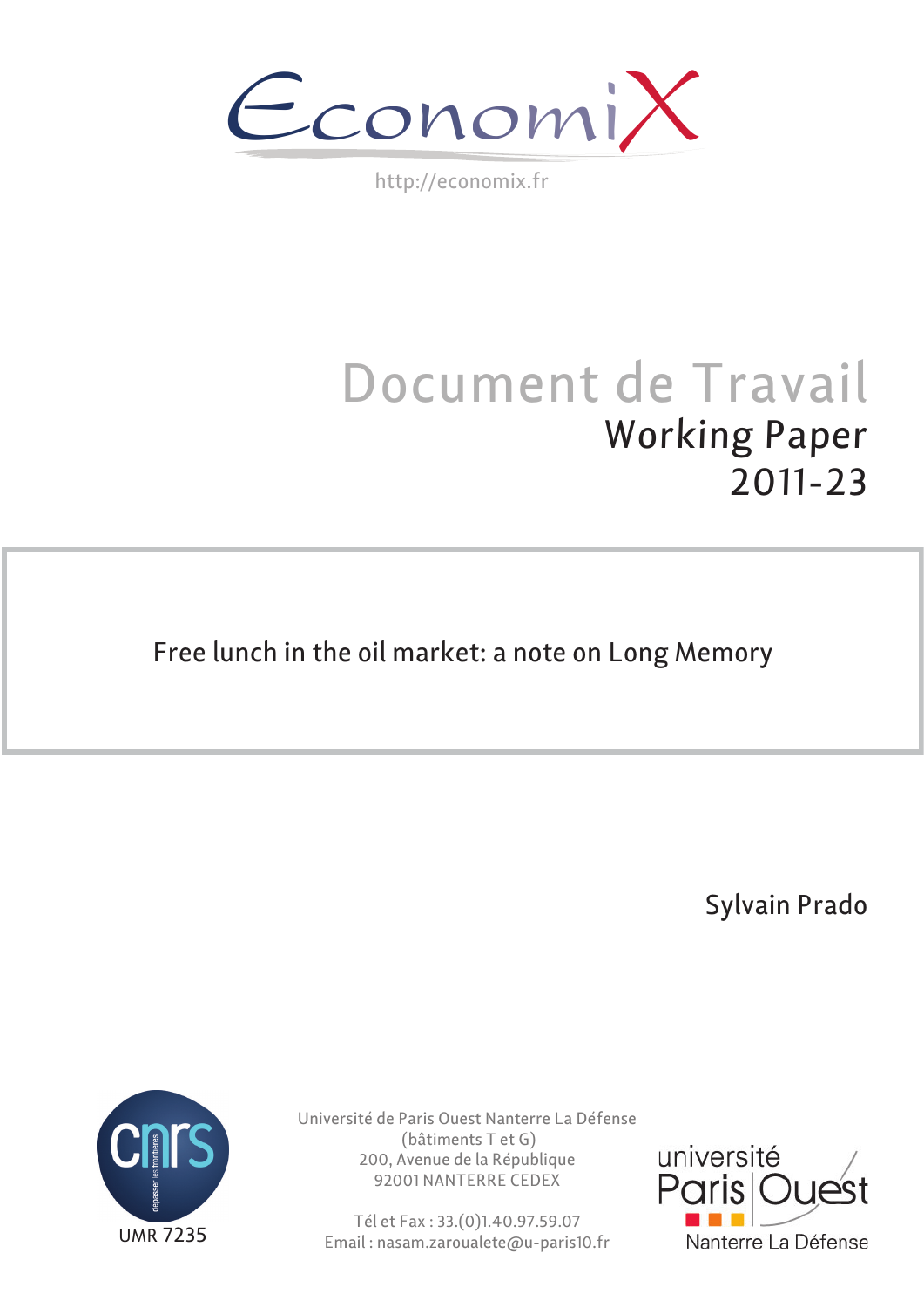## Free lunch in the oil market: a note on Long Memory

Sylvain Prado<sup>1</sup>

April 2011

### Abstract

In the crude oil market the phenomenon of Long Memory can be easily identified with the help of the simple (but effective) methodology of Katsumi Shimotsu. The Exact Local Whittle estimator and two testing strategies provide a strong assessment of the phenomenon. We present evidences and we suggest a profit opportunity. Furthermore, the existence of Long Memory discloses an inefficient oil market.

Keywords: oil market, long memory, ARFIMA-FIGARCH. JEL Classification: C22, F47, G17, Q47.

<sup>1</sup>EconomiX-CNRS, University of Paris Ouest, France. sylvain.prado@gmail.com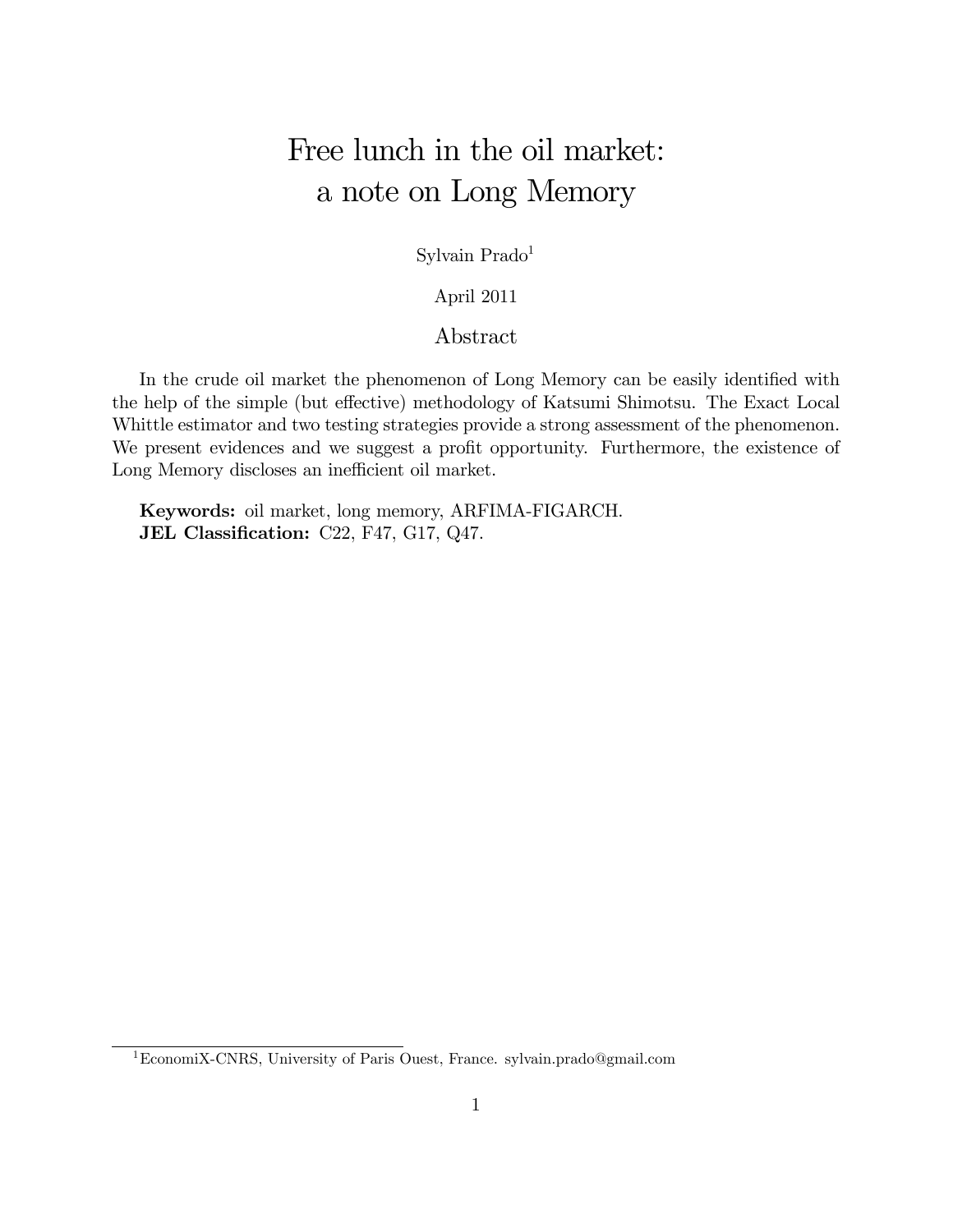#### 1 Evidences of Long Memory reveal a profit opportunity.

The phenomenon of Long Memory implies that the prices of yesterday will impact the prices of tomorrow on a long term horizon. In other words, an autocorrelation function decaying slowly characterizes a Long Memory process.

The standard model of stock market variations implies that  $\rho(h)$ , the autocorrelation function of realized returns, must decrease geometrically  $(\rho(h) \leqslant cr^{-h}$  with  $c > 0$ ). Adelman (1965) and Granger (1966), however, observed a phenomenon with a hyperbolic decay called Long Dependance or Long Memory  $(\rho(h) \sim ch^{2H-2} \text{ with } c > 0 \text{ and } 0 < H < 1$ . The phenomenon lead Mandelbrot (1965), during his research on fractal, to rediscover Hurst(1951)'s law and to introduce the concept of self-similar process which later became Mandelbrot (1968) fractional Brownian motion. The Fractal approach moved to econometrics with the discrete time perspective. While the discrete time analog of Brownian motion is the random walk, the discrete time version of fractional Brownian motion is a fractionally differenced white noise.

They are many explanations for the phenomenon in financials markets, some of which are related to the various characteristics of the agents and, as a consequence, to the heterogeneity of the trading behaviors.

Econometrical models for Long Memory in mean were first introduced by Granger and Joyeux (1980) and Hosking (1981). The Autoregressive Fractionally Integrated Moving Average (ARFIMA) manifests a hyperbolic decay rate and constitutes an extension of the ARMA model (with a geometric rate). The ARFIMA framework was itself extended towards volatility models. Baillie et al. (1996) and Bollerslev and Mikkelsen (1996) introduced the Fractionally Integrated Generalized Autoregressive Conditionally Heteroskedastic (FIGARCH) models reflecting the findings that, even when the return series has no serial correlation, the autocorrelation function of the squared, log-squared, or the absolute value series of an asset return could decays slowly. Chung (2001) proposed a significant improvement of the ARFIMA-FIGARCH models to fix a problem of specification from Baillie et al.  $(1996)^2$ .

Regarding economic theory, the existence of Long Memory in financial returns goes against the efficient market hypothesis stating that the prices of assets contain all past information and so the expected profit for the speculator should be zero. Fama  $(1970)$  said that "a market in which prices always *fully reflect* available information is called *efficient*". In the weak-form of informationally efficient market, all past information is incorporated in the prices of assets. As a consequence, under the efficient market hypothesis, the oil market should be a *faire game* with rare opportunities of profit.

The academic literature has been highlighting Long Memory phenomenons in markets expected to be inefficient. Numerous papers have identified Long Memory in small financial markets of developing countries<sup>3</sup>. Intuitively, inefficient markets are expected to be small,

 $2$ See Baillie (1996), Pérez and Ruiz (2001) and Walter (2009) for a review of concepts and literature.

<sup>3</sup>As an illustration, see Tan and Khan (2010) for the Malaysian market or Korkmaz et al. (2009) for the Turkish market.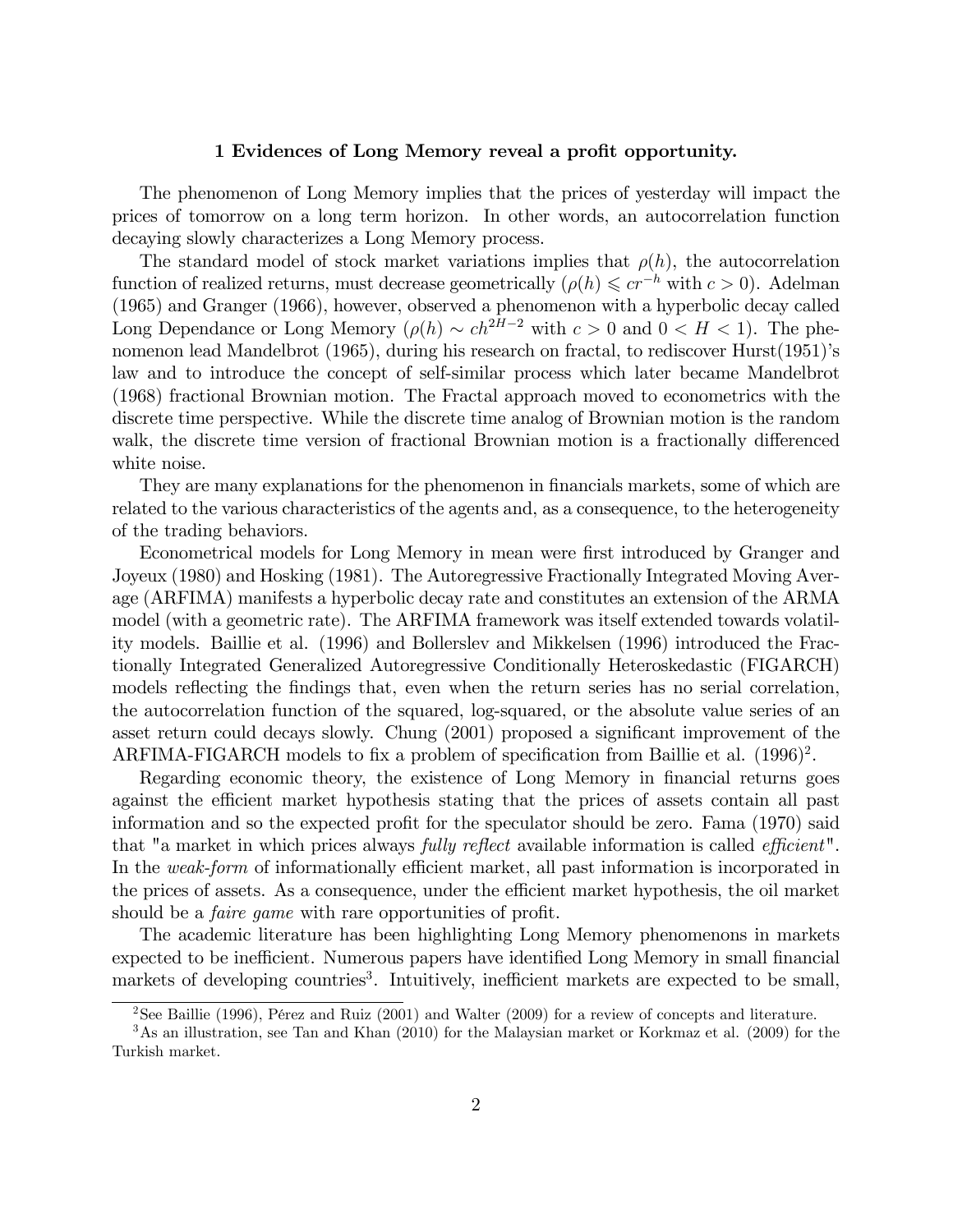new, or partially aggregated. With more than 86.6 million barrels per day sold in  $2010<sup>4</sup>$ , the crude oil market should be one of the most efficient with very few opportunity of gains. Surprisingly, although "there is more trade internationally in oil than in anything else<sup>15</sup>, a growing literature is showing evidences of Long Memory in the oil market, especially on volatility<sup>6</sup>.

We demonstrate that, with the help of the simple (but effective) methodology of Shimotsu, the existence of Long Memory in the crude oil market can be easily identified.

#### 2 A straightforward approach prevents spurious results

By spending enough time, fiddling observations and experimenting statistical tools, an econometrician can reveal spurious patterns and correlations from any dataset.

In order to reduce the problem of induction<sup>7</sup> embedded in the econometric approach and to prevent spurious findings from data mining, we apply a straightforward strategy:

initially, we collect the last 20 years volatility of two oil spot prices major index (Brent and WTI<sup>8</sup>). Secondly, we strictly replicate the methodology of Shimotsu (2008) to estimate the Long Memory parameter,  $d$ . Finally, we run the tests of Shimotsu (2006) to assess the quality of d.

To compute the volatility, we transpose the calculation of Shimotsu (2006) from a daily basis to a weekly basis. The weekly realized volatility is the sum of square of the daily returns in a week. The first return is computed using the closing price of the previous week. To avoid the disruptions created by the days without quotation, we divide the total by the number of open days in the week. Let  $p_{\tau}$  define the price of crude oil index at time  $\tau$  and the h-period return at time  $\tau$  as  $r_{\tau+h,h} = p_{\tau+h,h} - p_{\tau}$ . Then, the realized weekly volatility of week t is calculated as  $x^t = \frac{v^2}{\theta}$  with  $v^2 = \sum_{j=1}^{1/\Delta} r_{t+j\Delta,\Delta}^2$  and  $\theta$  the number of open days in the week. In our study, we analyze  $X_t = \log \sqrt{x^t}$ .

At every step, we do not change the values and we do not remove possible outliers. In addition, we do not adjust break points: an alternative methodology would be to identify break points using the algorithm of Sanso et al. (2004) and to adjust them using the filter of Nouira et al. (2004). Whereas the alternative methodology produces an adjusted d, our approach simply consist in the identification of a non spurious  $d$ . We use samples from 1rst January 1990 until the 31th December of 2010.

<sup>&</sup>lt;sup>4</sup>The U.S. Energy Information Administration (EIA).

<sup>&</sup>lt;sup>5</sup>The U.S. Energy Information Administration (EIA).

 $6$ See Choi and Hammoudeh (2009) and Arouri et al. (2010).

<sup>7</sup>The problem of induction discloses the philosophical question of whether inductive reasoning leads to knowledge.

<sup>8</sup>The Brent (produced in the North Sea region) and the West Texas Intermediate (WTI - Cushing, produced in Texas and southern Oklahoma) serve as a reference or 'marker' for pricing a number of other crude streams. Source: http://www.eia.gov/dnav/pet/pet\_pri\_spt\_s1\_d.htm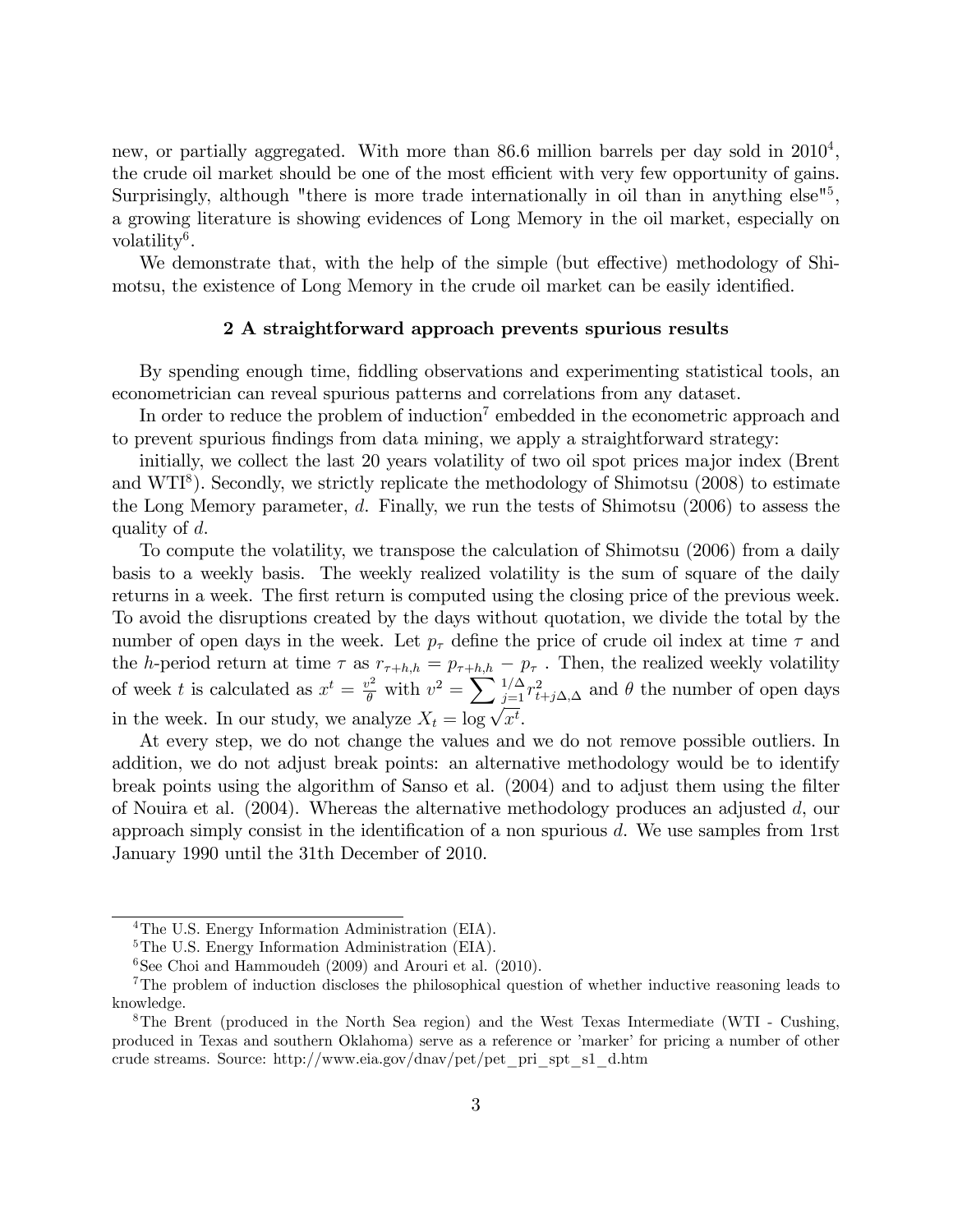#### 3 We confirm the existence of Long Memory in the crude oil market.

The volatility densities of the Brent and the WTI shows skewness and excess kurtosis, a common characteristic of financial returns<sup>9</sup>.

The descriptive statistics and the stationary tests suggest the existence of Long Memory for the two time series: the Autocorrelation function, the Ljung-Box and Lagrange Multiplier test exhibit significant evidences of serial correlation; additionally the ADF test rejects the null hypothesis of the series being  $I(1)$  and, at the same time, the KPSS tests also rejects the series being  $I(0)$ . Therefore modelling these series either as  $I(0)$  or  $I(1)$  processes appears too restrictive.

Shimotsu and Phillips (2005) proposed an consistent estimator of Long Memory, called the Exact Local Whittle estimator (ELW). Later, Shimotsu (2008) created a more generalized version under the assumption that the mean and trend of the observations are unknown: the Two Step ELW (TSELW) estimator<sup>10</sup>. Applying the TSELW, we find  $d = 0.625$  for the Brent and  $d = 0.672$  for the WTI<sup>11</sup>.

We have to mention that the estimation of the long memory parameter is subject to a significant amount of research and controversy. Baillie and Kapetanios (2009) said that: "[Surprisingly...], one of the most heavily researched topics in this area [Long Memory], continues to be the issue of semi-parametric estimation of the long memory parameter [d]". Lopez and Mendes (2006), for instance, focused on a specific parameter in the estimation of d, the bandwidth selection. The tuning constant  $\alpha$  defines the bandwidth m with  $m = n^{\alpha}$ and *n* the sample size. In our calculation, we apply a common value of  $\alpha = 0.6$  and therefore  $m = 66$ . The whole question of Long Memory estimation, however, does not constitutes the purpose of this article.

The presence of structural breaks in the observations can introduce spurious effects in the covariance function and, as a consequence, creates spurious evidence of fractional integration. To deal with the problem Shimotsu (2006) provided two testing strategies: In the Örst one, we split the sample into subsamples, then we estimate  $d$  for each subsample, and finally we compare them with the estimate of  $d$  from the full sample, using a modified Wald test. Basically, the first and the second testing strategy tend to overreject the null  $d = d$ . In the second strategy, following a demeaning of the series and using an estimated  $d$ , we apply the well known KPSS and PP tests to check for stationarity of the differenced series<sup>12</sup>. Assuming

 $9$ See Cont (2001).

 $10$ The ELW and the TSELW are semiparametric estimators. Shimostu modified the ELW objective function to estimate the mean by combining two estimators: the sample average, and the first observation depending on the value of d. In addition, Shimotsu dealt with the presence of a linear or quadratic time trend by first detrending the data. Above all, Shimotsu showed that the TSELW estimator has a  $N(0; \frac{1}{4})$ asymptotic distribution for  $d \in \left(-\frac{1}{2}, \frac{7}{2}\right)$  (or  $d \in \left(-\frac{1}{2}, \frac{7}{4}\right)$  when the data has a polynomial trend).

<sup>&</sup>lt;sup>11</sup>The ELW and the TSELW produced similar estimations. The complete results are available upon request. The TSELW estimator, as well as the testing strategies, are implemented using the Matlab<sup>®</sup> code provided by Katsumi Shimotsu. Other calculations are done using common features from Eviews<sup>(B)</sup> and  $\text{Matlab}^{\textcircled{\tiny{\textregistered}}}.$ 

 $12$ In a review of litterature, Baillie (1996, chapter 4.3) mentioned that the Dickey-Fuller and the PP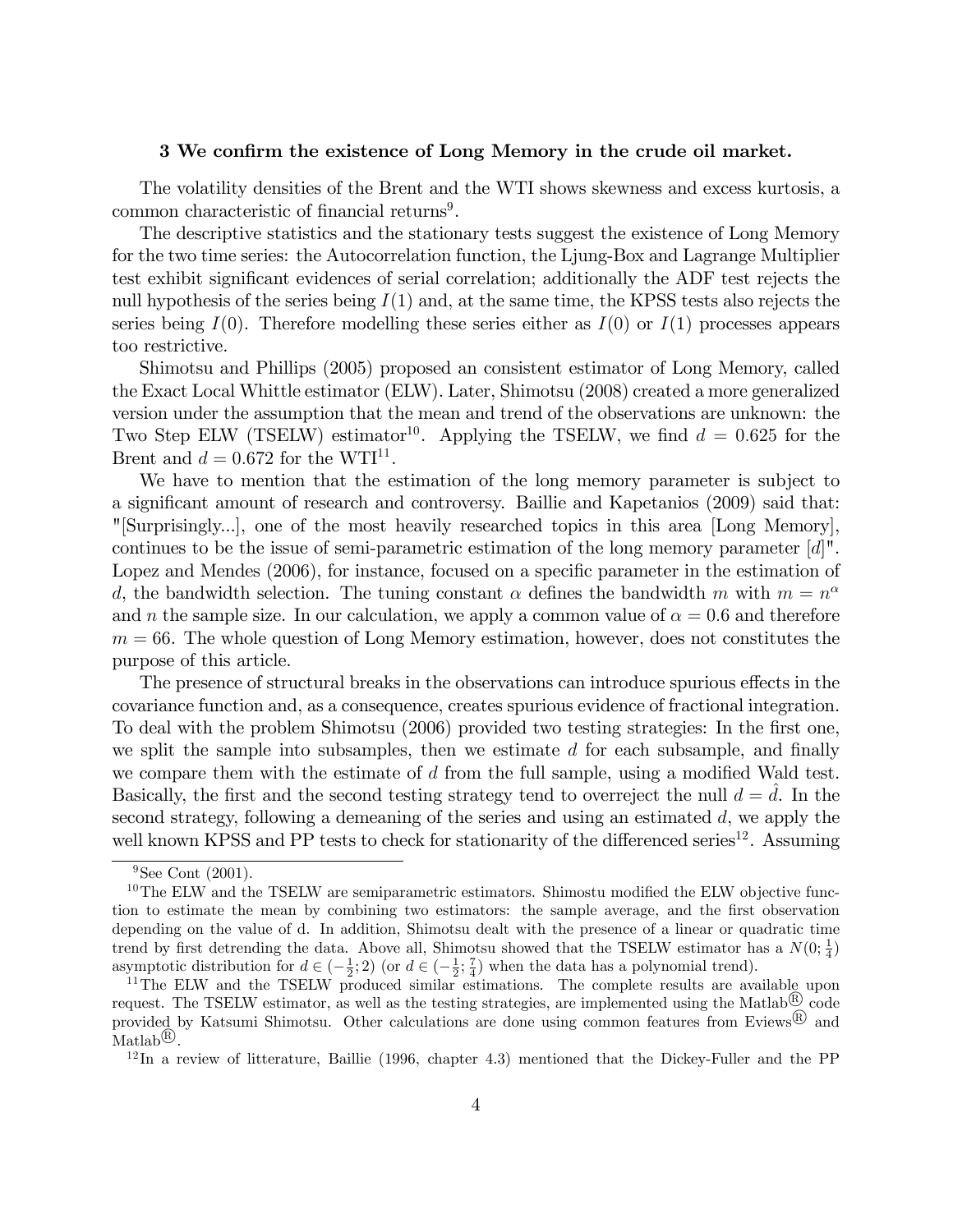the observations being  $I(d)$ , the dth difference must be  $I(0)$ . On the contrary, it would not be  $I(0)$  with a spurious  $I(d)$ .

In the end, the two testing strategies validate the estimated  $d$  and we conclude in the existence of Long Memory in the crude all market<sup>13</sup>.

#### 3 The results bring two questions.

As a conclusion, the crude oil market appears inefficient. The results highlight profits opportunities and new questions:

Is the magnitude of the estimated effect big enough to matter?

The question is inspired by Mc Closkey and Ziliak  $(2008)^{14}$ . A highly statistically significant relationship may have a very small effect and not be of substantive importance. To be more specific, are the Long Memory phenomenons big enough to provide a profit relative to the transaction cost required to exploit them? Our results indicate that modeling these series with the usual ARMA-GARCH models is inapropriate. The next step will be to evaluate how much the gain collected from ARFIMA-FIGARCH models exceeds the transaction cost.

Where does Long Memory come from?

Henry and Zaffaroni (2003) provided an exogenous explanation of a Long Memory inherited from underlying geophysical ináuences: oil consumption may be impacted by climatic factors containing Long Memory. They provided also an endogenous explanation: Long Memory appears because the observations are an aggregation of outputs created by heterogeneous agent with "time varying cost of adjustment". In the same way, Cont (2005) said that Long Memory appears because of the heterogeneity in the time horizon of the economic agents. Another possibility could be the agents changing their trading behavior: Cont (2005) also mention evolutionnary models with a *natural selection* of agents or investor inertia with a threshold behavior as possible cause of Long Memory. Above all, explanations for Long Memory are numerous and are left for future research.

tests  $(H0 = I(1))$  perform relatively poorly in distinguishing between the  $I(1)$  null hypothesis and the  $I(d)$ alternative meanwhile the KPSS and LM tests  $(H0 = I(d))$  can be used to distinguish short memory from Long Memory stationary processes. Shimotsu (2006), however, showed the complementarity of KPSS and PP test and how by using the two tests it minimizes the risk of overaccept the null  $(d = d)$ .

<sup>&</sup>lt;sup>13</sup>The statistical results are in Appendix 1 and Appendix 2. The first window  $(1)$  represents the observations. The second window  $(2)$  illustrates the identification of skewness and kurtosis. Windows  $(3)$ ,  $(4)$ , and (5.) show the Autocorrelation function, the Ljung-Box and the Lagrange multiplier. The ADF and the KPSS tests are in (6.) and (7.). The last windows (7.) contains the results of the TSELW estimator.

 $14$ See McCloskey and Ziliak (2008), Chapter 8, p.89, 'How Big is Big in economics'.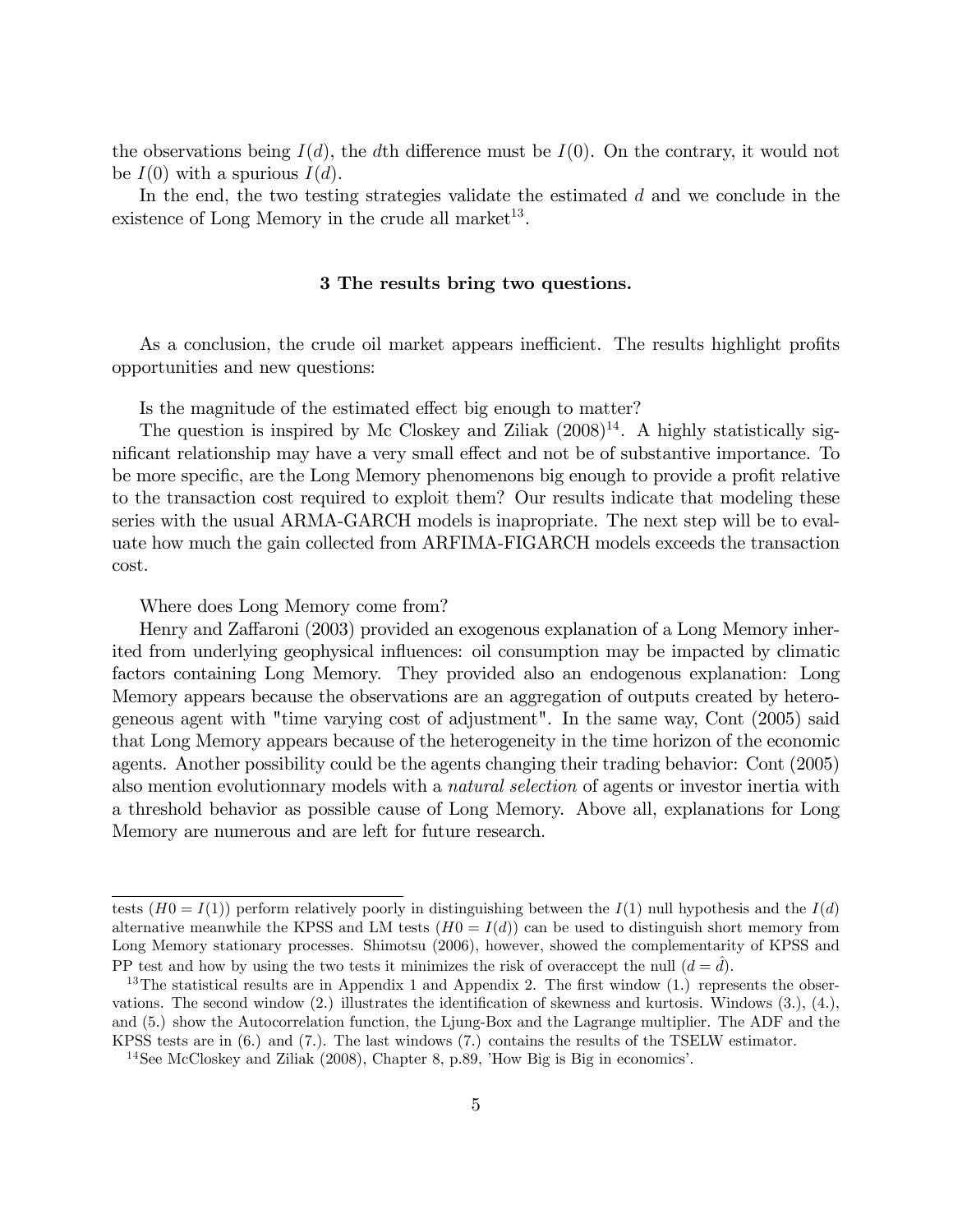#### References

Adelman, I. (1965) Long cycles: facts or artefacts? American Economic Review, 50, pp.444–463.

Baillie, R.,T. (1996) Long memory processes and fractional integration in econometrics. Journal of Econometrics, 73, pp.5-59.

Baillie, R.T., Bollerslev, T. and Mikkelsen, H.O. (1996) Fractionally Integrated Generalized Autoregressive Conditional Heteroskedasticity. Journal of Econometrics, 74, pp.3–30.

Baillie, R.T. and Kapetanios, G. (2009) Semi Parametric Estimation of Long Memory: Comparisons and Some Attractive Alternatives. first revised version currently under review at the Journal of Econometrics.

Bollerslev, T. and Mikkelsen, H.O. (1996) Modeling and pricing long memory in stock market volatility. Journal of Econometrics, 73, pp.151–184.

Choi, K. and Hammoudeh, S. (2009) Long Memory in Oil and Refined Products Markets. The Energy Journal, 30(2), pp.97-116.

Chung, C. F. (2001). Estimating the fractionally integrated garch model. Technical report, National Taiwan University.

Cont, R. (2001) Empirical properties of asset returns: stylized facts and statistical issues, Quantitative Finance, 1, pp.  $223-236$ .

Cont, R. (2005) Long range dependence in financial markets - Fractals in Engineering - Springer.

El Hedi Arouri, M., Lahiani, A. and Nguyen Duc, K. (2010) Forecasting the conditional volatility of oil spot and futures prices with structural breaks and long memory models. Development and Policies Research Center (DEPOCEN). Working paper.

Energy Information Administration Short-Term Energy Outlook January 2011. The U.S. Energy Information Administration (EIA). http://www.eia.doe.gov/emeu/steo/pub/steo\_full.pdf

Fama, E.F. (1970) Efficient Capital Markets: A Review of Theory and Empirical Work. Journal of Finance. American Finance Association, 25(2), pp.383-417.

Granger C.W.J. (1966) The typical spectral shape of an economic variable. Econometrica, 34, pp.150–161.

Granger, C.W.J. and Joyeux, R. (1980) An Introduction to Long Memory Time Series Models and Fractional Differencing. Journal ofTime Series Analysis, 1, pp.15–29.

Henry, M. and Zafaroni, P. (2003) The long range dependence paradigm for macroeconomics and Önance, in Doukhan, P. , Oppenheim, G. and Taqqu, M. (Eds.), Long-range dependence: Theory and applications, Birkhauser, pp.419-438.

Hosking, J. (1981) Fractional Differencing. Biometrika, 68, pp.165–167.

Hurst, H.E. (1951) Long term storage capacity of reservoirs. Transactions of the American Society of Civil Engineers,  $116$ , pp.770–799.

Korkmaz,T., Çevik, E.I. and Özataç, N. (2009) Testing for Long Memory in ISE Using ARFIMA-FIGARCH Model and Structural Break Test. International Research Journal of Finance and Economics, 26, pp.186-191.

Lopes, S.R.C. and Mendes, B.V.M. (2006) Bandwidth Selection in Classical and Robust Estimation of Long Memory. International Journal of Statistics and Systems (IJSS), 1(1) pp.167-190.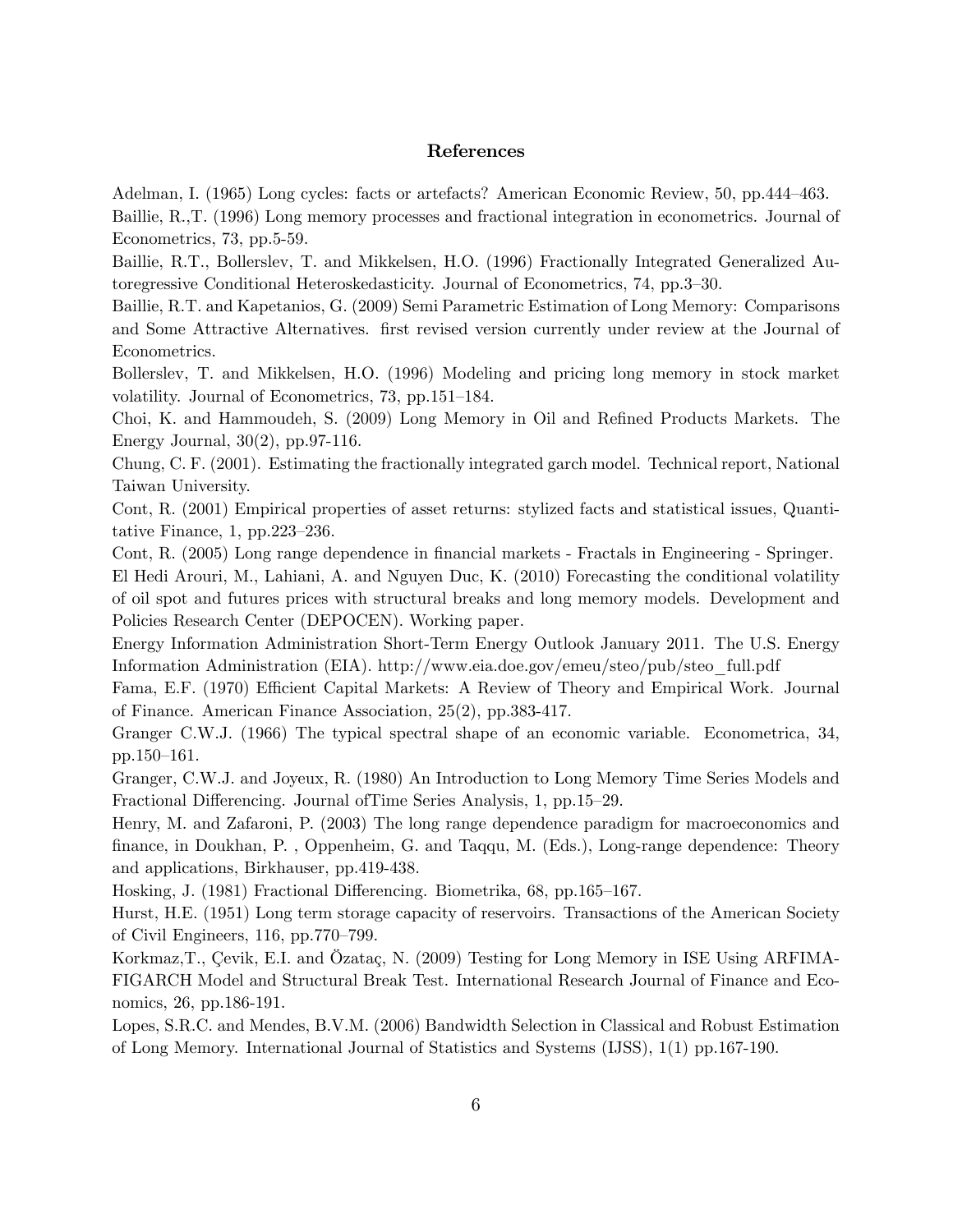Mandelbrot B. (1965) Une classe de processus stochastiques homothétiques à soi; application à la loi climatologique de H.E. Hurst. Comptes rendus de l'Académie des sciences, 260, pp.3274–3277. Mandelbrot B. and Van Ness J.W. (1968) Fractional Brownian motion, fractional noises, and applications. SIAM Review,  $10(4)$ , pp.422–437.

Nouira, L., Ahamada, I., Jouini, J. and Nurbel, A. (2004) Long-memory and shifts in the unconditional variance in the exchange rate Euro/US Dollar returns. Applied Economics Letters, 11, pp.591-594.

Sanso, A., Arago, V. and Carrion, J.L. (2004) Testing for change in the unconditional variance of Önancial time series, Revista de Economia Financiera, 4, pp.32-53.

Shimotsu, K. (2006) Simple (but Effective) Tests of Long Memory versus Structural Breaks. Working Papers.

Shimotsu, K. (2008) Exact Local Whittle Estimation of Fractional Integration with Unknown Mean and Time Trend. forthcoming in Econometric Theory.

Shimotsu, K. and Phillips, P C.B. (2005) Exact Local Whittle Estimation of Fractional Integration. Annals of Statistics, 33(4), pp.1890-1933.

Lopes, S.R.C. and Mendes, B.V.M. (2006) Bandwidth Selection in Classical and Robust Estimation of Long Memory. International Journal of Statistics and Systems (IJSS), 1(1) pp.167-190.

McCloskey, D.N. and Ziliak, S.T.(2008) The cult of statistical significance: how the standard error costs us jobs, justice, and lives. University of Michigan Press.

Perez, A. and Ruiz, E. (2002). Modelos de memoria larga para series econiomicas y financieras. Investigaciones Economicas  $26(3)$ , pp. 395–445.

Tan, S. and Khan, M.T.I. (2010) Long Memory Features in Return and Volatility of the Malaysian Stock Market. Economics Bulletin, 30(4) pp.3267-3281.

Walter, C. (2009) Research of Scaling Law on Stock Market Variations. Chapter 13 in Scaling, Fractals and Wavelets. Abry, P., Goncalves, P., Levy Vehel, J. (Eds.), Wiley-ISTE.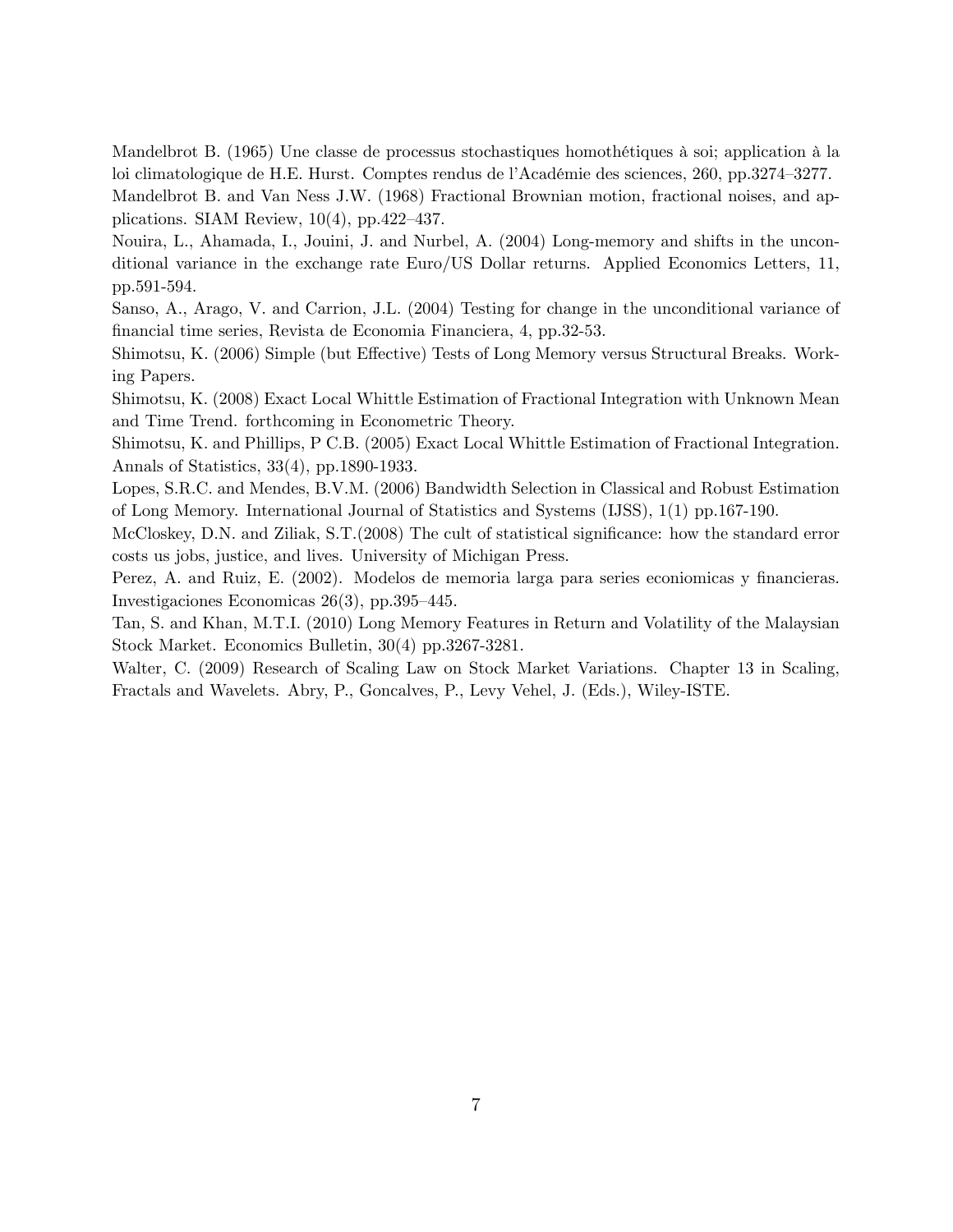#### Appendix